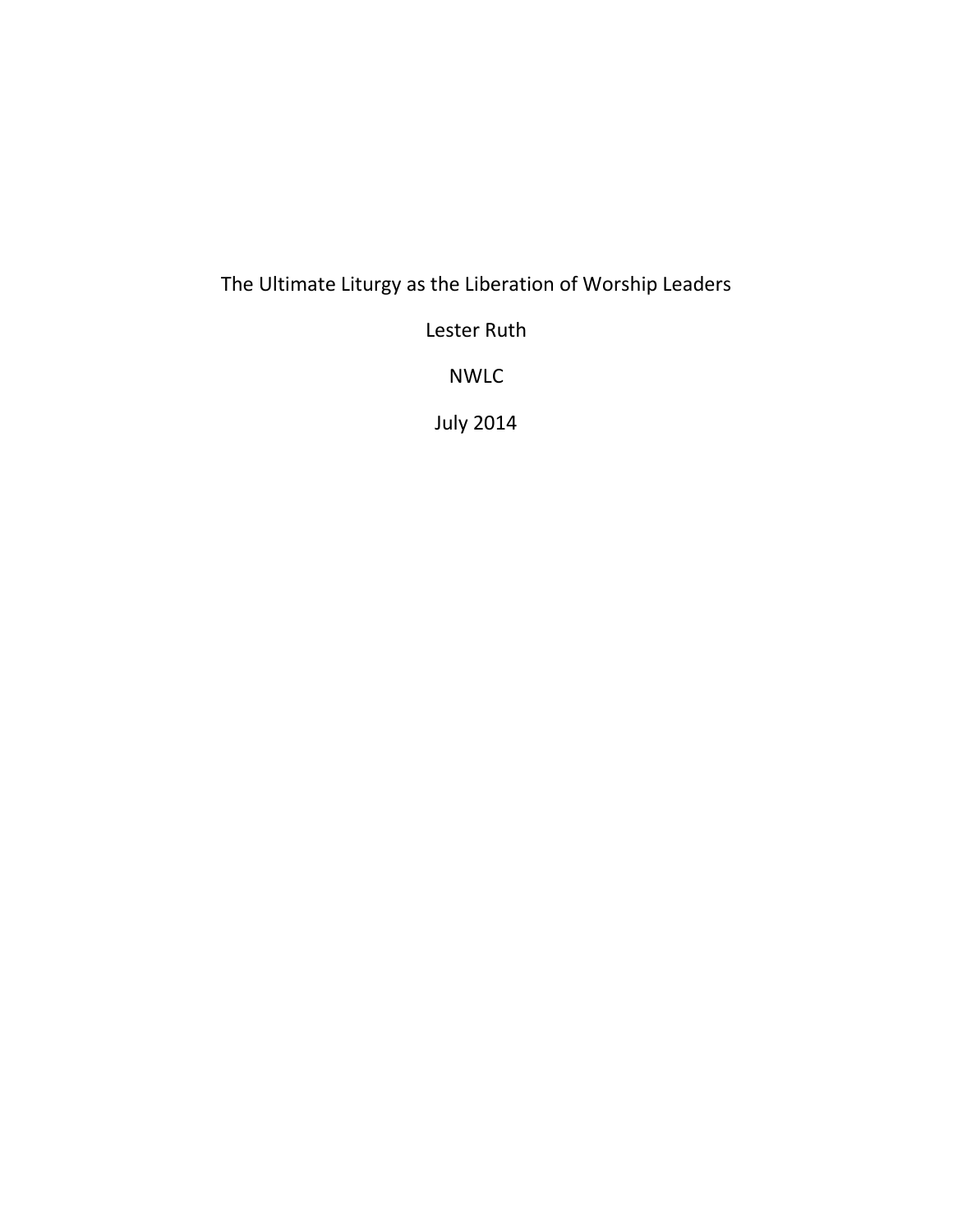(Slide 1) Today I like to share one of my deepest, heart-felt convictions. It's this: "the ultimate liturgy as the liberation of worship leaders." Now, before you say, "what in the world?" let me tell how I got to this thought and that requires jumping back about 600 years in worship history. I offer the thought because I'm very fearful for worship leaders today. This is going to take a little bit of imagination and so play along with me for just a few minutes. It will be worth the patience.

(Slide 2) Here's the question I want to start with: what are the upsides to a way of worship that's done in a language the people don't understand? In fact, the people are not even there, there's only a minister and perhaps an acolyte. And the worship is done every day to try to satisfy God's sense of justice so that 2 people, Lord and Lady Hungerford (actual people who lived in Salisbury England in the  $15<sup>th</sup>$  century), would spend less time in purgatory. The Hungerfords had left money in their wills, like many rich people at the end of the Middle Ages, so that a priest would say mass on their behalf every day.

So there are the constituent elements: dead language, dead people, bequest in will, less time in purgatory, no one present but minister and assistant. No musicians, no congregation. Something that might have looked like this. (slide 3) What's the upside to this way of worship?

That's the question I posed in a worship history class 10 years ago. It's an actual historical case. Here's the cathedral in Salisbury. (Slides 4 and 5) Here's where the chapel was. My worship history class was studying worship just before the Reformation. They had read about this way of worship. And so, to start discussion, I asked: "What's the upside to this way of worship?"

I thought I would have to wait for a while. I thought finding upsides to such a different way of worship with so many potential problems might be difficult. And so I asked "What are the upsides to this form of medieval worship?" and started to hum the song "The Sound of Silence."

But when I asked this question, a hand immediately went up. (slide 6) It was Matt, a seminary student who was also the worship leader at a nearby nondenominational church, the most vibrant in the small town. I called on Matt and here's what he said: (slide 7 with animation X1) "It's refreshing to see a way of worship that is unconcerned about the reaction of the people."

Refreshing to see a way of worship unconcerned about people having a positive reaction. That's what he said and that's the day when I began to grow concerned about y'all who are worship leaders. Instantly I got a sense of the pressures that Matt faced week in and week out. (animate) The Hungerfords might have been worried by one kind of purgatory but, as we talked through Matt's comments in class, I got a sense of how worship leaders can feel the bonds of another kind of purgatory: having to play to a group of people who ought to be a worshiping congregation but easily slip into being a critiquing, judging audience. I got the distinct sense that Matt dreamed about worship leading in a way where all he had to do was worship and not worry about the people's reaction. Someone's in need of a little liberating.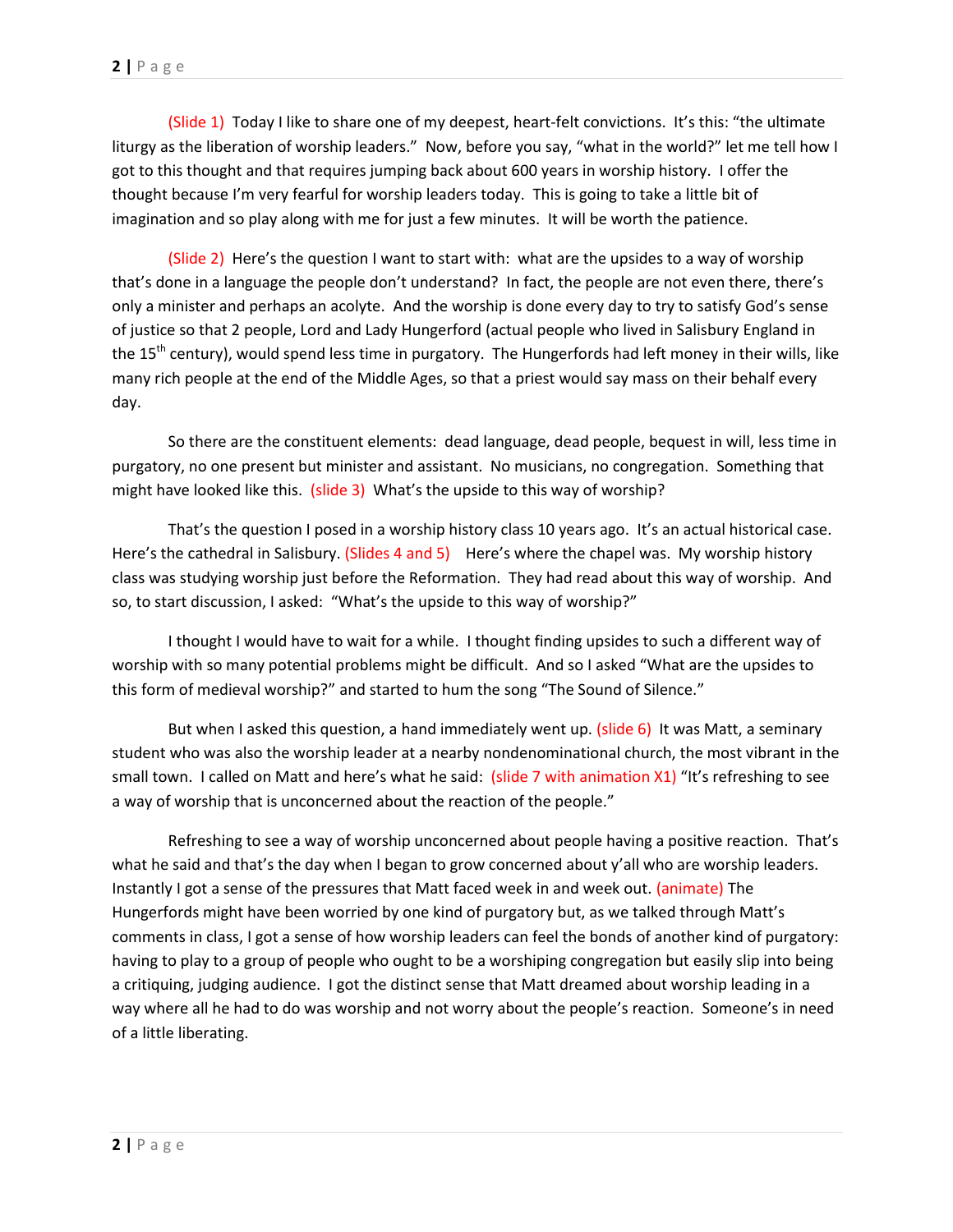Do any of y'all ever lead worship where you have to be concerned about the people's reaction?

And it's not just reaction, but expectation, too, that can be worrisome. (slide 8) And sometimes those expectations can reach higher than the spire at Salisbury Cathedral (which is over 400 feet tall). The worship scholar, John Witvliet, tells a story about a pastor coming to him and asking for his help in finding a new worship leader for his church. (slide 9 with animation X1) "Fine," John said, "what sort of person are you looking for?"

The pastor didn't hesitate and was quite clear: (animate) "We want someone who'll make God present among us." No pressure: someone who can compel the sovereign Lord of heaven and earth to show up at a certain time and a certain place. No, actually, that's a lot of pressure. Talk about a need to find some anointed, really anointed, chord progressions. I'm really worried about y'all. Someone's in need of some liberating.

"Someone who can make God present among us." No pressure for you musicians.

But perhaps y'all are victims of your own success. In the development of the position of worship leader over the last 40 years or so, God has blessed with his presence again and again times of musical worship. But the standard worship leaders seemed to be judged by to make this happen seems to have shifted, too, adding tons of weight to your shoulders and your fingers, whether picking strings or striking keys.

Specifically, I'm talking about what it seems to me to be a growing expectation for professional coolness in your music making for it to be associated with the presence of God. I wonder if a new Pharaoh has arisen in Egypt who knew not the former times of Joseph and is now expecting you to make more bricks (and better bricks) but with less straw.

As I have been researching and studying the history of contemporary worship, it seems to me that one of the big evolutions between 40 years ago and today is that authenticity and honesty—the goto values of 40 years ago—are no longer enough for a worship leader. (Slide 10) There's an expectation for a certain kind of professionalization for you to be able to make God present among us. Do you ever feel the pressure to create studio quality, CD-reproducing sound on Sunday mornings? You're supposed to have retained authenticity, and honesty, and transparency but do so in a way that's cool. Because, you know, that's when God shows up, during the show! Not!

As I've been working on the history of contemporary worship, it seems to me that this is a bit different than the roots of worship leadership. Okay, bear with me for a few minutes. I'm old enough to do that sort of reminiscing about how much better things were in the past, you know, (slide 11 with animation X3) the sort of reminiscing where people wake up 30 minutes before they went to sleep in order to walk uphill to school in both directions in 5 feet of snow in July. I've gotten old enough to do that sort of thing and I ask you to be patient with me for just a second.

I've been looking at early worship leading and early worship sets and it seems things were a little different. Take this congregation, for example. (slide 12) Launched in 1977 it was first called the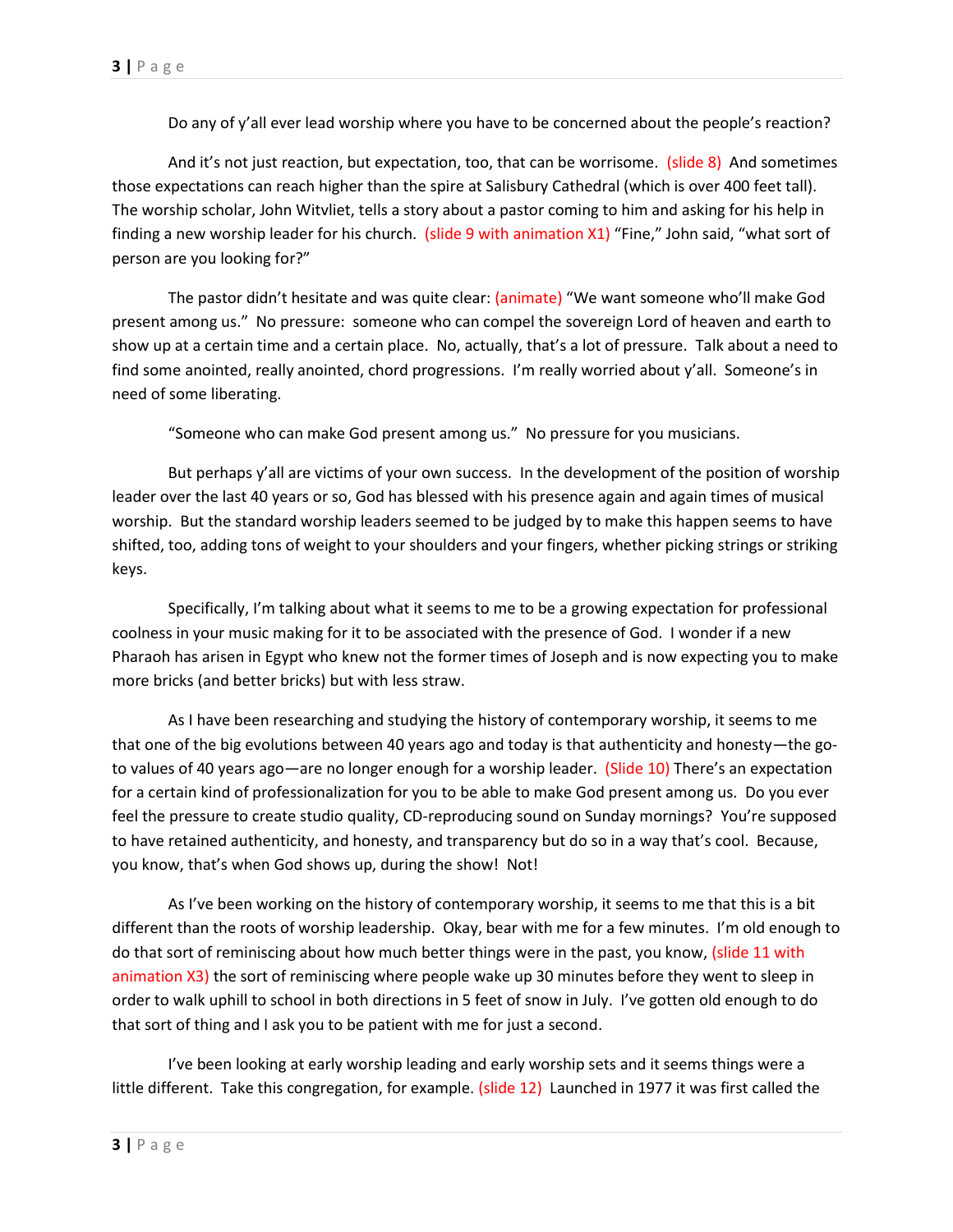Calvary Chapel of Yorba Linda; after several migrations due to outgrowing rented facilities, it would become the Anaheim Vineyard. (slide 13) Here it's meeting in Canyon High School in Anaheim, California. I've been listening to an audio recording of a worship service from 1982. It's 50 minutes of congregational singing, 50 minutes of some of the strongest congregational singing I've heard in a long time, 50 minutes of I-can-see-why-people-said-God-showed-up congregational singing and there's no show. In fact, the simplicity of the songs and the restraint of the amplification of the worship team are striking. The musicians didn't even rehearse and didn't know what songs were coming next.

It seems to me as a research historian that things have changed and not in a direction that creates any greater sense of freedom for you as a worship leader. Each passing decade seems to up the ante on the worry about how the people are reacting to you, about them sensing whether you can make God present among them. (You know, that whole way of talking gives me the heebie-jeebies. Can you imagine the God who so forcibly addressed Job (slide 14) acquiescing, "OK, Job, you just play music the right way and I'm ready to do your bidding"?). Each passing decade seems to up the ante about whether you can lead worship in that cool, professional way of being a pop star.

If that's true, someone might be in need of a little liberating.

I don't think the solution is in returning to 1982 even though there were some desirable qualities in that worship. (slide 15) I think the solution is in liturgy: the ultimate liturgy is the liberation of worship leaders.

Now before you all start running from the room at the mention of the word "liturgy"—which in some circles is a four-letter word—let me tell you what I don't mean. I don't mean this. (slide 16) This is William Hogarth's portrayal of 18<sup>th</sup> century British worship. Everyone's asleep except for the clerk and the minister; everything's done by the book and liturgy means a text, a script for worship. I don't mean liturgy as worship by a read text.

Instead, here's what I mean by liturgy (slide 17): Jesus and the work he does for the benefit of the world and the glory of God the Father. He and the work he does is the ultimate liturgy which liberates.

(slide 18 with animation X4) The word "liturgy" is actually a pretty spectacular word. It's a fusion of two words from Greek: (animation) laos meaning people ([animation] we get the word laity from that) and (animation) ergon meaning work (animation) (we get the word ergonomics from that). (slide 21 with animation X5) Put the two together and you get liturgy as a "people work," a "public service."

There's two ways to shade the meaning. (animation X first 2) One is to make a liturgy a work for the people. (animation X last 2) In antiquity it thus meant an act of philanthropy, something someone who was rich did for the sake of all the people. (last animation on slide 19) From there the word migrated to mean any general service of a public kind and thus came to include the worship responsibilities of a priest. What he did was for the sake of all. (slide 20) A person who performed such a liturgy was a liturgist. That's how the term got applied to Jesus in Hebrews 8:2. There Jesus is a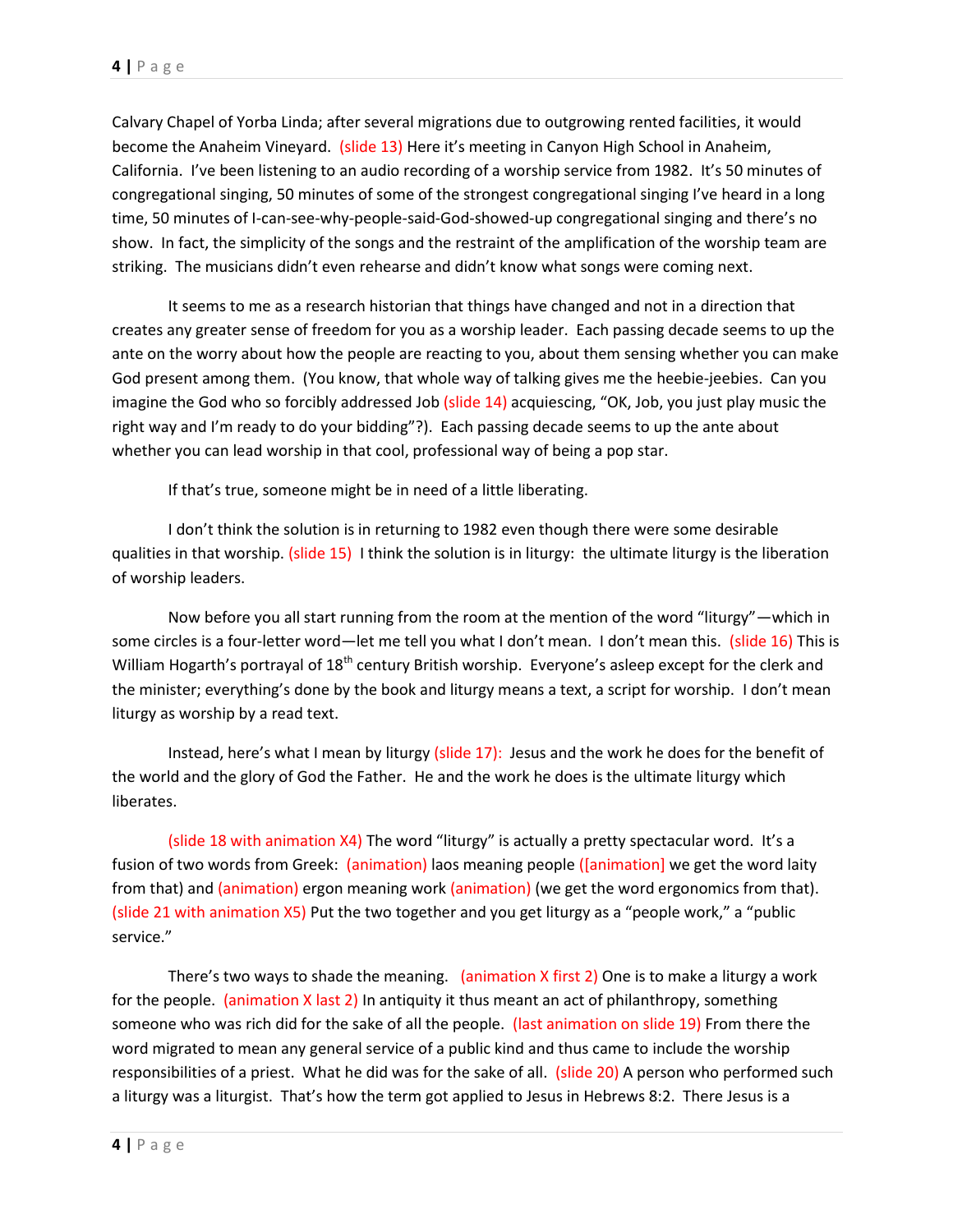liturgist in the true heavenly sanctuary. (slide 21) I like that verse as the idea for a t-shirt: Jesus is my favorite liturgist. Hebrews 8:2.

(slide 22) Both senses of liturgy as a work for the people apply to Jesus. Not only this second sense of priestly ministry for the people but the whole sense of philanthropy, too. Did he not, for our sake and the sake of all everywhere at all times, consider that equality with God was not something he wanted to grasp even though he was in the form of God, but, instead, emptied himself, taking the form of a servant even to the point of death, death on a cross? Was there ever an act of philanthropy, a work done for the people, greater than that?

(slide 23) There's another way to shade the meaning. Not only is liturgy a work for the people but it can also be a work by the people, a common work, something the whole people can participate in. Thus to speak of worship as liturgical is not to point to whether it uses a text or not—text or no text is not the ultimate issue—but whether it a joint activity by all God's people.

(slide 24) But here's where it gets wondrous and where ultimately the liberation for worship leaders is to be found. The activity in which all God's people have a chance to participate is ultimately the worship ministry of Jesus Christ that brings glory to God the Father. Worship is a gift to us in that we are allowed to be joined with Christ and drawn into his liturgy to the Father. Ultimately worship's not about us, not only in the sense that's it's not about focusing on ourselves but also in the sense that it doesn't start with us. Even if you or I had never been, there would still be the worship that pleases God the Father. It is offered to him by Jesus Christ. Ultimately there's only one reaction that's important: it's not the people's reaction to you, it is God the Father's reaction to his only begotten Son, Jesus Christ. Ultimately there's only one worship leader who can really make God present among us: (slide 25) it is the one we call Emmanuel. But Emmanuel, Jesus, is not withholding any of this from us. Jesus is lots of things but he is not stingy.

I'm staggered by the gracious privilege that has been shared with us as the Body of Christ. We have been drawn into the most solid bond of love from all eternity: the relationship between God the Father and Jesus Christ, his only begotten Son. Here's how Jesus said it in the Gospel of John (slide 26) (17:21, 23): As you, Father, are in me and I am in you, may they also be in us…so that the world may know that you have sent me and have loved them even as you have loved me." So that God the Father may love us even as he has loved Jesus. If that's not the coolest thing ever, I don't know what it. And that's the foundation for worship.

(slide 27) Worship leaders, my musical sisters and brothers, you are free from the burden of having to make God present among the people that you lead. That's not your job. (slide 28) It's Jesus' job. That's his liturgy. Worship leaders, don't assume a worship responsibility that's above your spiritual pay grade. (And pastors and worshipers, let's not lay that burden on our musicians.) Making God present on earth belongs only to the highest pay grades. Only Jesus Christ and the Spirit of Christ fit the bill.

It's a remarkable wonder to consider how our worship gets joined to the liturgy of Jesus. Lots of folks, ancient and modern, have liked to chew on it.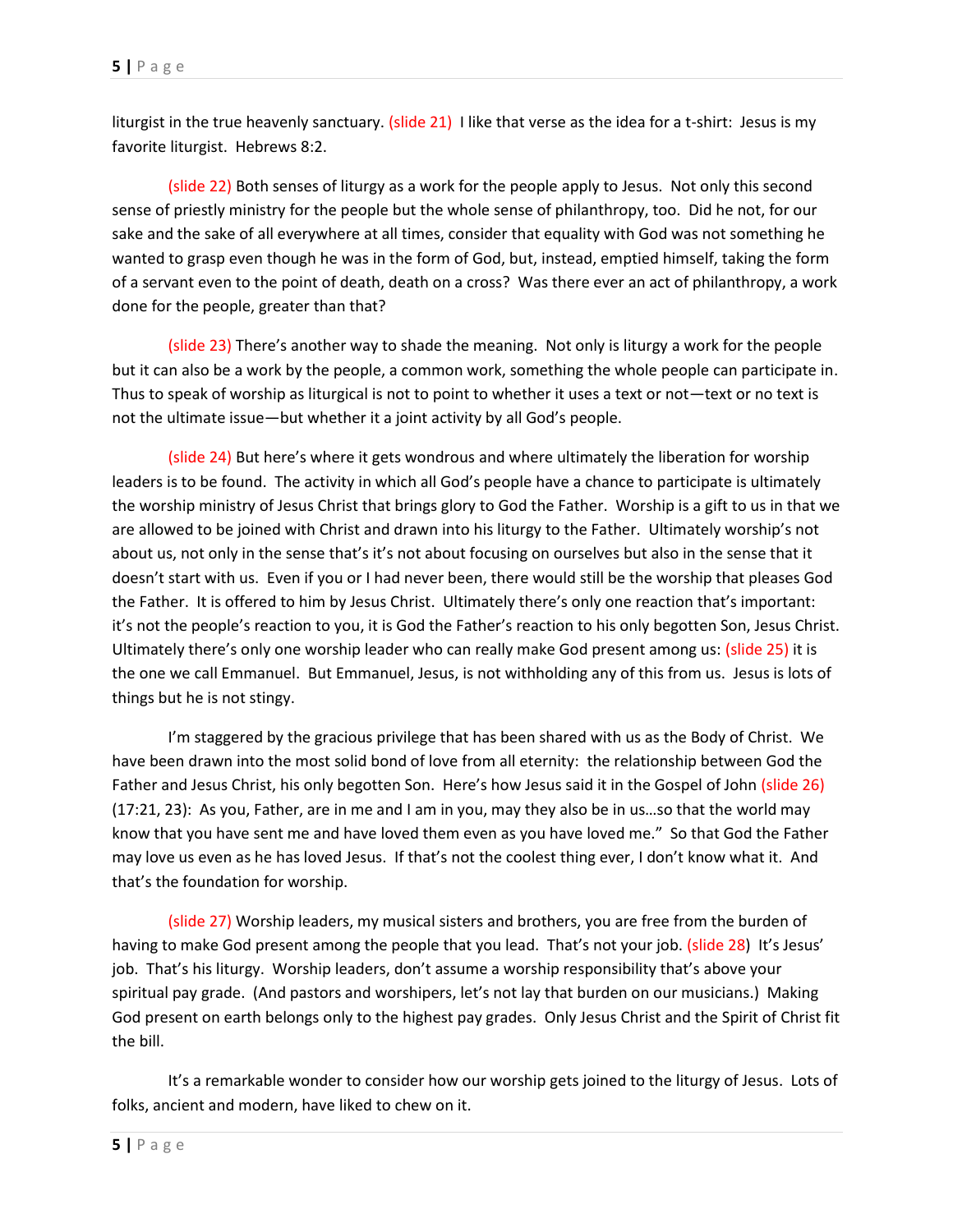(slide 29) Here's one: Zac Hicks, the pastor of worship at Coral Ridge Presbyterian Church in Florida: "Where we fail miserably in our feeble attempts at worship, Jesus succeeded fully. The perfect worship that the Father demands has found all its qualifications met in the Son's righteous living—both His personal piety and his fully obedient participation in corporate worship—while on earth. By the power of the Spirit, we are united with the Son, clothed in His righteous worship, such that the Father sees His worship as we worship. Jesus worships for us!"

(slide 30) Zac's in good company. Here's a similar point from Robert Taft, a specialist in the history of Eastern Orthodox worship: "According to the New Testament, it is this incarnate Lord and Savior in his self-giving, reconciling obedience to the will of the Father that for the followers of Jesus is the new liturgy. It is this, and not a new ritual system, that fulfills and replaces what went before…Our liturgy, our service, is to be drawn into him, who is our incarnate salvation, and to live out his life, the same pattern he has exemplified for us, dying to sin to rise to new life in him….actual Christian liturgies, worship services, the liturgical celebration [are] one privileged ground of this divine encounter."

(slide 31) Matt Redman has a similar insight in his book, *Facedown*: "Yes, we praise Jesus the Son with everything within us—but we also join with Jesus in worship as He glorifies His Father. As the Holy Spirit reveals the Lordship of Jesus to the depths of our heart, He also takes us into the Son's relationship with the Father. Wow!"

(slide 32) All this is a historic sensibility. John Wesley, founder of Methodism, had a similar thought when he was publishing on worship in the  $18<sup>th</sup>$  century: "... Jesus Christ does nothing without the Church, insomuch that sometimes they are represented as only one person…the Church follows all the motions and sufferings of its Head, in such a manner as is possible to its weak members…Christ never designed to make a self-offering for the people, without the people…"

And it goes even farther back. Here's how the important  $5<sup>th</sup>$  century pastor and theologian, Augustine, put it when writing on Psalm 85. Hang tough. This quote is a bit like good beef jerky in Texas; it takes a little bit of chewing to get the full flavor. (slide 33) "When the Body of the Son prays, it does not separate its Head from itself; and it is the one Savior of his Body, our Lord Jesus Christ, the Son of God, who prays for us, and prays in us, and is prayed to by us. He prays for us as our priest; he prays in us as our Head; he is prayed to by us as our God. Let us therefore recognize our words in him and his words in us." Augustine bases this idea of the unity of Jesus Christ and the church on Paul's notion of the church as the Body of Christ. The two aren't separated when the calendar turns over to Sunday morning. Christ prays for us as our heavenly high priest; we pray to Christ as divine; and, here's the biggest wonder, Christ, our head, prays in us to the One he calls Father. That's what Sunday morning is about.

Like I said Augustine's quote can take a bit of chewing. Here's a simpler way of putting it from Don Saliers, one of my former worship professors: (slide 34) Christian worship on Sunday morning is the ongoing song and dance of Jesus Christ. Take a look around this coming Sunday morning. When you see the church worshiping, it should strike you as the ongoing song and dance of Jesus.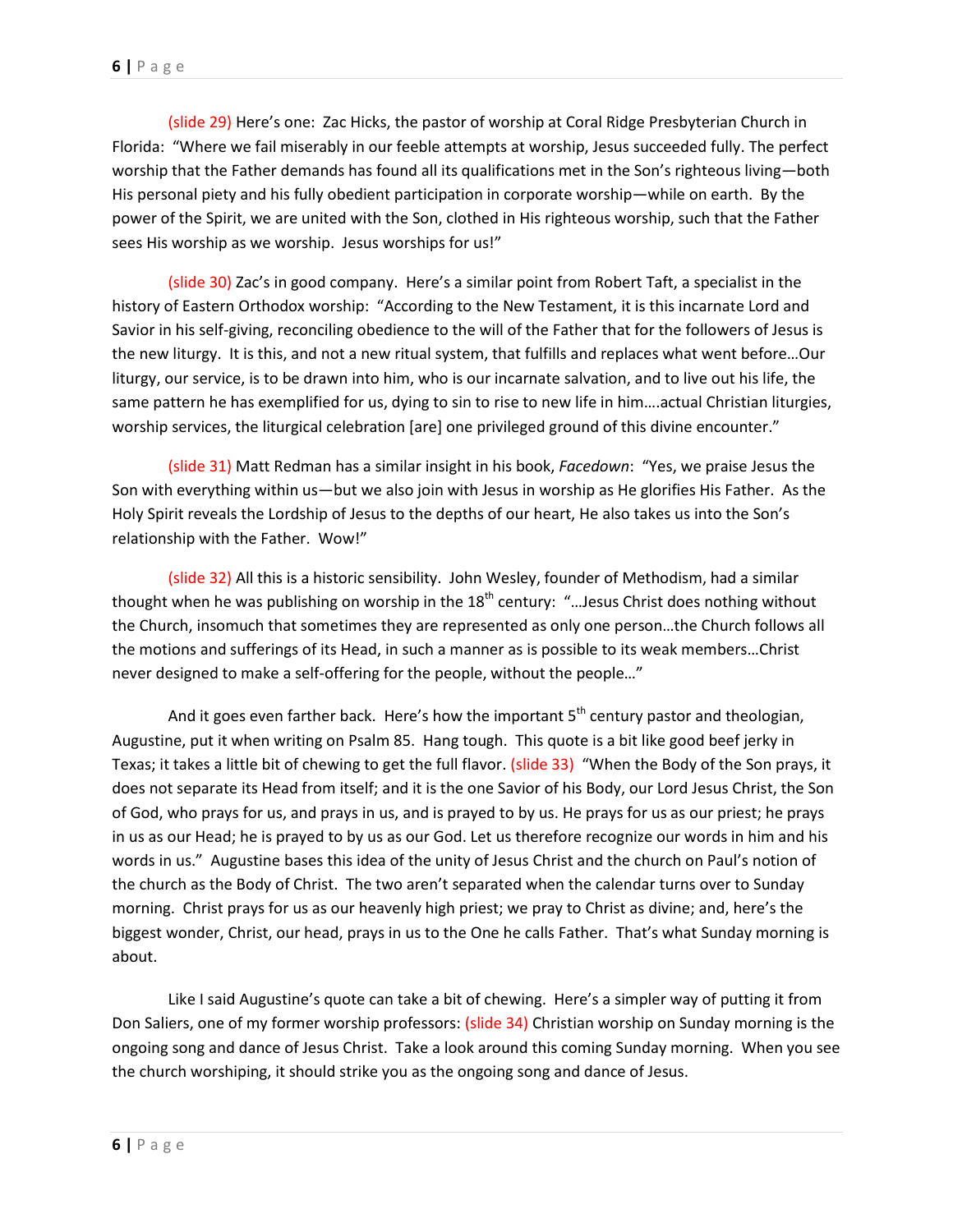And who does Jesus sing and dance for? For God the Father. (slide 35) That means there's a necessary Trinitarian dimension in Christian worship if it's actually Christian, of Christ. To be Trinitarian in worship doesn't mean to say "Trinity" a lot; it means to have that sense of worshiping with and through and in Jesus Christ to the glory of God the Father.

Ancient Christians had a great image for describing this relationship of Jesus Christ and God the Father and the Holy Spirit. They said the relationship between the Three was like a big dance. (slide 36) The technical word was perichoresis. Like a lot of useful words, it's a combination of two other words: peri meaning around and choresis meaning dance. We know these words: think periscope as something that allows you to look around and choresis as related to choreography. (slide 37 with immediate animation) With respect to the Trinity, think of the three Persons as involved in a circle dance, moving so gracefully, so quickly, and so eternally that they seem as one although they are also three distinct partners.

And we get invited in to this dance. It's not like one of those movie scenes about a prom where some guy goes in, taps another guy on the shoulder, and takes over dancing with the partner while the original guy heads to the sidelines. (slide 38) No, it's more like what used to happen to me as a kid with my dad. When it came time to dance, he would have me climb up on his feet and hold his hands. And he would start to dance around the room. My job wasn't to initiate the dance. My job was to stay attached to him, feet firmly on his, hands firmly in his and be attentive to his movements so I could join in with him. And we would dance around the room. (slide 39 with animation  $X1$ ) When we were dancing, was it his movement or mine? Was it his energy or mine? Was it his liturgy or mine? (animation) Yes.

And so by the Holy Spirit we have been joined to Jesus Christ, we have climbed on to his nailscarred feet and held on to his nail-pierced hands and, joined to him, was have been invited into the eternal circle dance of Father, Son, and Spirit. (slide 40 with animation X1) While we're dancing with him, is it Jesus' movement or ours on Sunday morning? Is it his energy or ours on Sunday morning? Is it his liturgy or ours on Sunday morning? Is it his worship of God the Father or ours on Sunday morning? (animation) Yes. Our job is not to initiate but to stay close to him, attentive to his movement, and eager to follow his every sway. And that's the perspective that leads to liberation.

Good, true, God-pleasing worship doesn't depend upon you first of all. It depends upon Jesus Christ. (slide 41) Here's a good rule of thumb for what you're planning for next Sunday: Does your worship participate in Jesus' song and dance, in Jesus' worship of God the Father? Can you imagine the prayers, the actions, the songs on the lips of Jesus Christ? Can you imagine what you're going to say and sing on the lips of Christ in his relationship with God the Father? Getting to be part of his good reaction from God the Father trumps any reaction you might get from the people. Worshiping in a way that is dancing along with Jesus' ultimate liturgy is the liberation of worship leaders.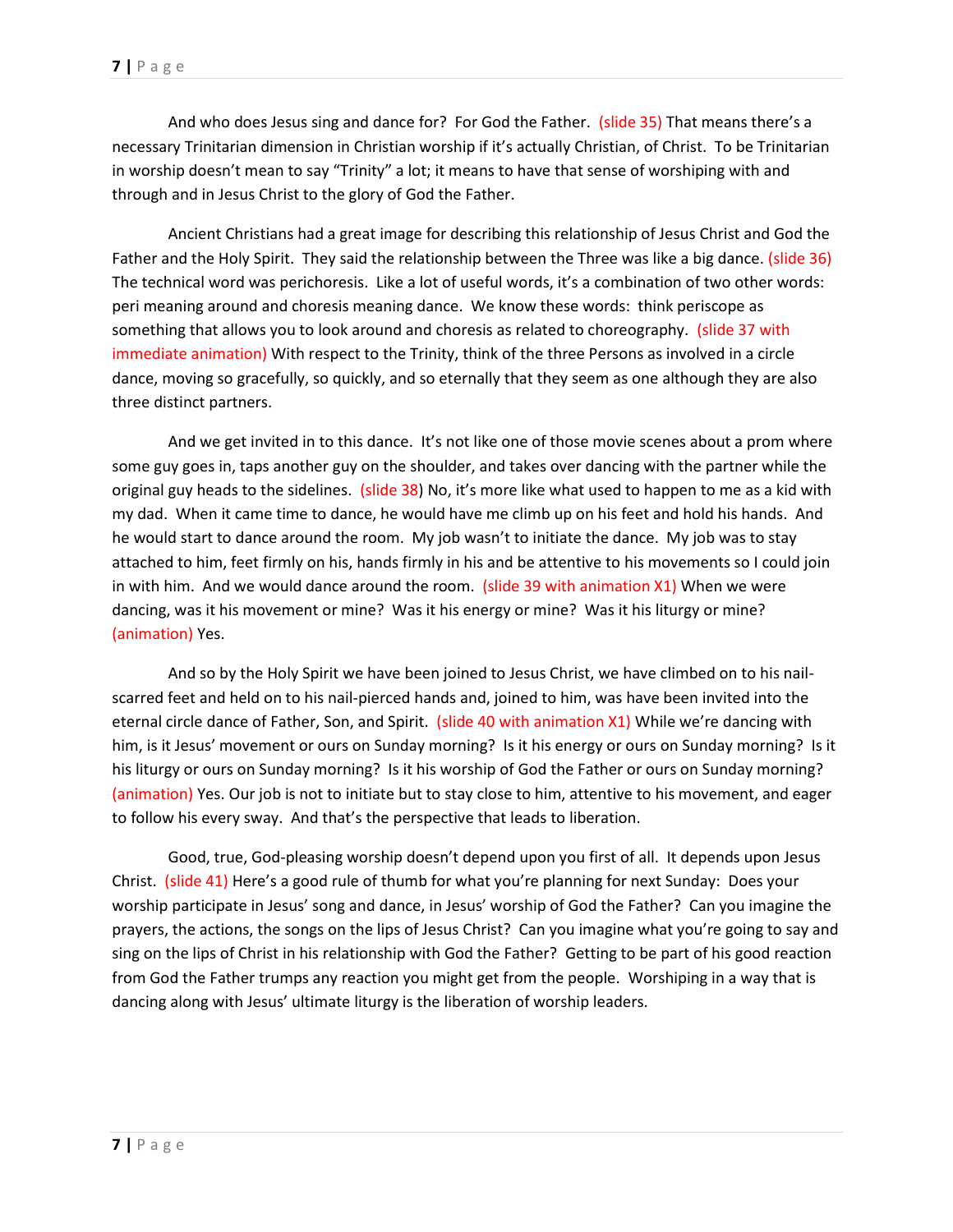(slide 42) Sidebar time. Sometimes when I raise this question (Can you imagine the worship on the lips of Jesus addressed to God the Father?) some folks wonder if I'm trying to apply the question in a rigid way to say that it is not appropriate *at all* to say things *to* Jesus in worship. No, that's appropriate, too. It's quite okay and scriptural and historical to worship Jesus Christ and, for good measure, the Holy Spirit. What I'm concerned about is a worship so tightly centered on Jesus that God the Father is unnecessary, marginalized. Take a look in the New Testament. Those folks worship Jesus Christ but most of the worship is directed to God the Father. And sometimes people ask me about prayers like confession of sin. Should we say these if we can't imagine them on the lips of Jesus, since he never sinned? Here I think it's okay to think about what having Jesus in us, having the mind of Christ, produces in us. And for me to have the mind of Christ about myself means I'm quite aware of my sinfulness. We're still dancing with Jesus if being joined to him is producing honesty about who we truly are before God. Okay, sidebar over.

Dancing and singing with Jesus. I like that. (slide 43 with animation X4) What it has meant for me is that I've put away the term "Christ-centered worship." Of course, I'm not arguing for Christdecentered worship as if I want Christ to be moved to the margins of worship. After all, we only get to be part of the divine dance because we're joined to Jesus. But I've grown cautious about the phrase because it seems to me that I've heard the phrase used in a way to say that everything about worship needs to be about Christ and that he indeed is the chief object of our worship. There's only one problem with that: (animation X4) it moves God the Father and the Holy Spirit to the margins and neither the Father nor the Spirit seem all that marginal in the New Testament.

(slide 44 with animation X1) I like the phrase Christ-mediated worship better. I think it gets at his role in worship better. He mediates our worship to God the Father. A mediator is a bridge and Christ as mediator is (animation) not a bridge that turns back on itself so that he looks like the letter P. His role in our worship is not merely to have us worship him more but to worship the One that he glorifies, to love the One that he loves, the One that he calls Father. That's what we're invited into, what we're being drawn into.